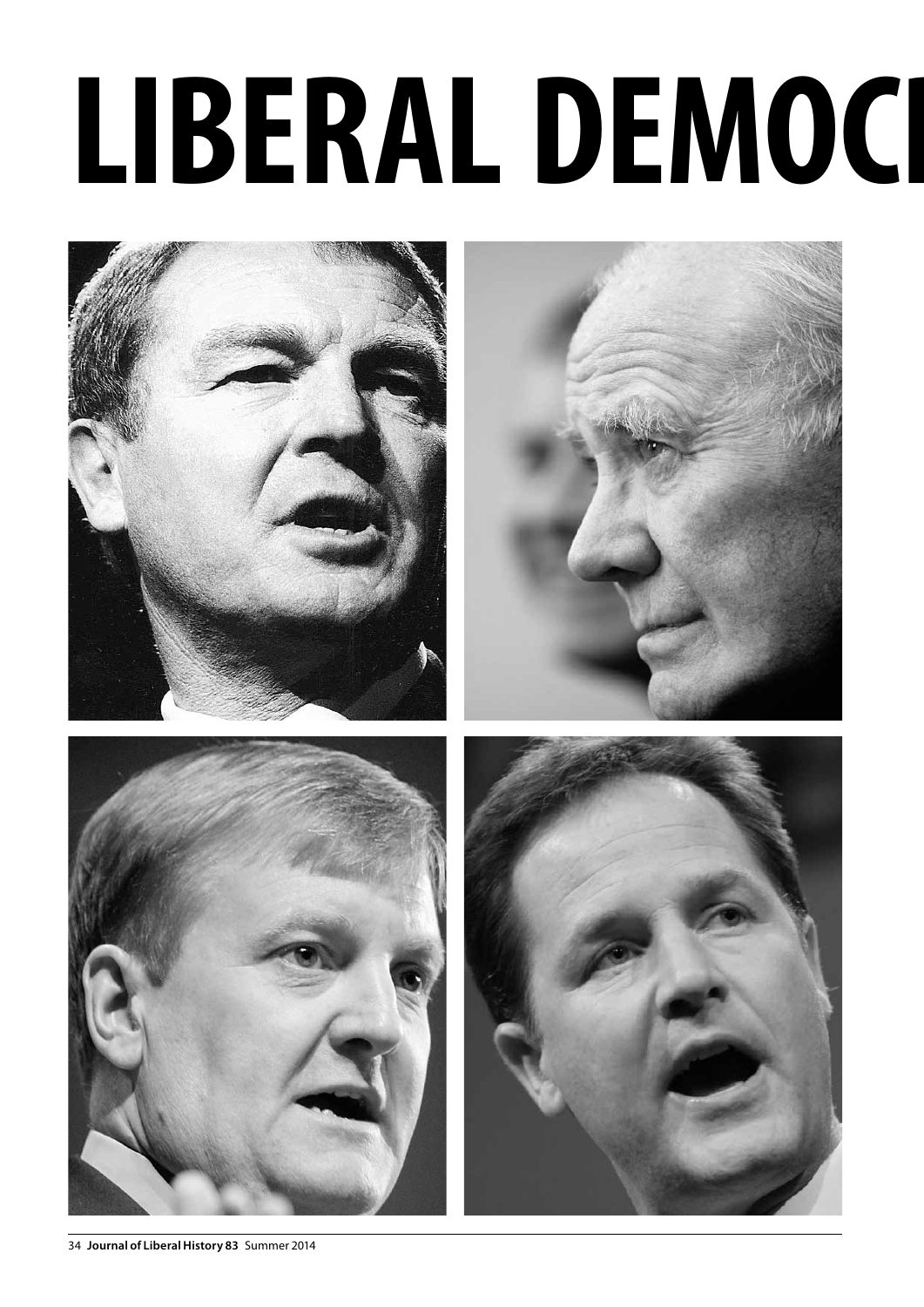# **RAT LEADERSHIP**

An important factor contributing to the survival and achievements of the Liberal Democrats has been the abilities of the individuals who have led the party. Given the media's tendency to focus on the party leader to the exclusion of their colleagues, the Liberal Democrat leader has always played a significant role in establishing the image of the party in the mind of the electorate. This in turn places a premium on the leader's effectiveness, which is why Charles Kennedy's and Menzies Campbell's perceived shortcomings caused such concern in 2005–06 and 2007. **Duncan Brack** describes the characteristics of the ideal Liberal Democrat leader, and considers how the four men who have so far led the party measure up.

**CO** VERALL, THE LIBERAL Democrats have been<br>well served by their lead<br>ers – particularly during election Democrats have been well served by their leadcampaigns, which is when most electors see and hear them; Paddy Ashdown, Charles Kennedy and Nick Clegg all performed creditably in the elections in which they led the party.

So what makes a good Liberal Democrat leader? All leaders inevitably possess a mixture of strengths and weaknesses; equally, all change and develop in response to the new challenges and stresses of their tenure in office. Nevertheless, it is possible to identify a series of characteristics and abilities which make an individual well or less well fitted to the job. The leader needs *communication skills*, being able to project the party, the party's position and his own competence as a party leader and potential Prime Minister. This ability is reinforced if the leader has something to say – a *distinctive position or image* for the party. A related characteristic is his ability to *develop a strategy* for the party: what does the leader want to do with his leadership, whether in opposition or in government? The leader also needs to *manage his own party*, including his parliamentary colleagues and the party in the country. Finally, the leader's *personal abilities* – including their energy, stamina and self-belief – underpin everything else.

This article considers how the four men who have so far occupied the Liberal Democrat leadership measure up against these characteristics and have proved effective in advancing the position and aims of the party. In addition to this qualitative assessment, a quantitative element can be added through examining the leaders' political records, in terms of votes won, MPs, MEPs and councillors elected, party membership and their own personal opinion poll ratings, demonstrating the leaders' electoral achievements and the extent to which they left the party in a better

or worse state than they found it; see Table 1.

#### **Communications skills**

The leader's communication skills cover a variety of characteristics, including media-friendliness and the ability to communicate well in different settings, such as conference speeches, press conferences, interviews and meetings with party members. Particularly in the early years of the party, when the leader was almost the only Liberal Democrat likely to receive any media attention, his ability to communicate the party's message was crucial to its survival. All the four party leaders have possessed some skills as a communicator – it would be difficult to be elected to Parliament and then to the party leadership without them – but their styles have varied widely.

It was clear even before his election to Parliament that Paddy Ashdown was a naturally gifted speaker; in 1981, after his first speech to the Liberal Assembly, opposing the deployment of US cruise missiles in the UK, he gained a standing ovation. He worked hard on his delivery and style, receiving assistance from, among others, Max Atkinson, author of the classic study of political speechmaking, *Our Masters' Voices*. 1 Although his conference speeches could occasionally suffer from being over-rehearsed, at his best he was a powerful and inspiring speaker, with a compelling voice and distinctive turn of phrase. He was probably even better at talks with small groups of party members or ordinary citizens, taking his jacket off and turning his chair round in an easy, familiar way. He dealt effectively with the media and although at times could tend to sound sanctimonious (something of an occupational hazard for politicians from third parties, used to criticising both government and opposition), he came over well to the public, and frequently featured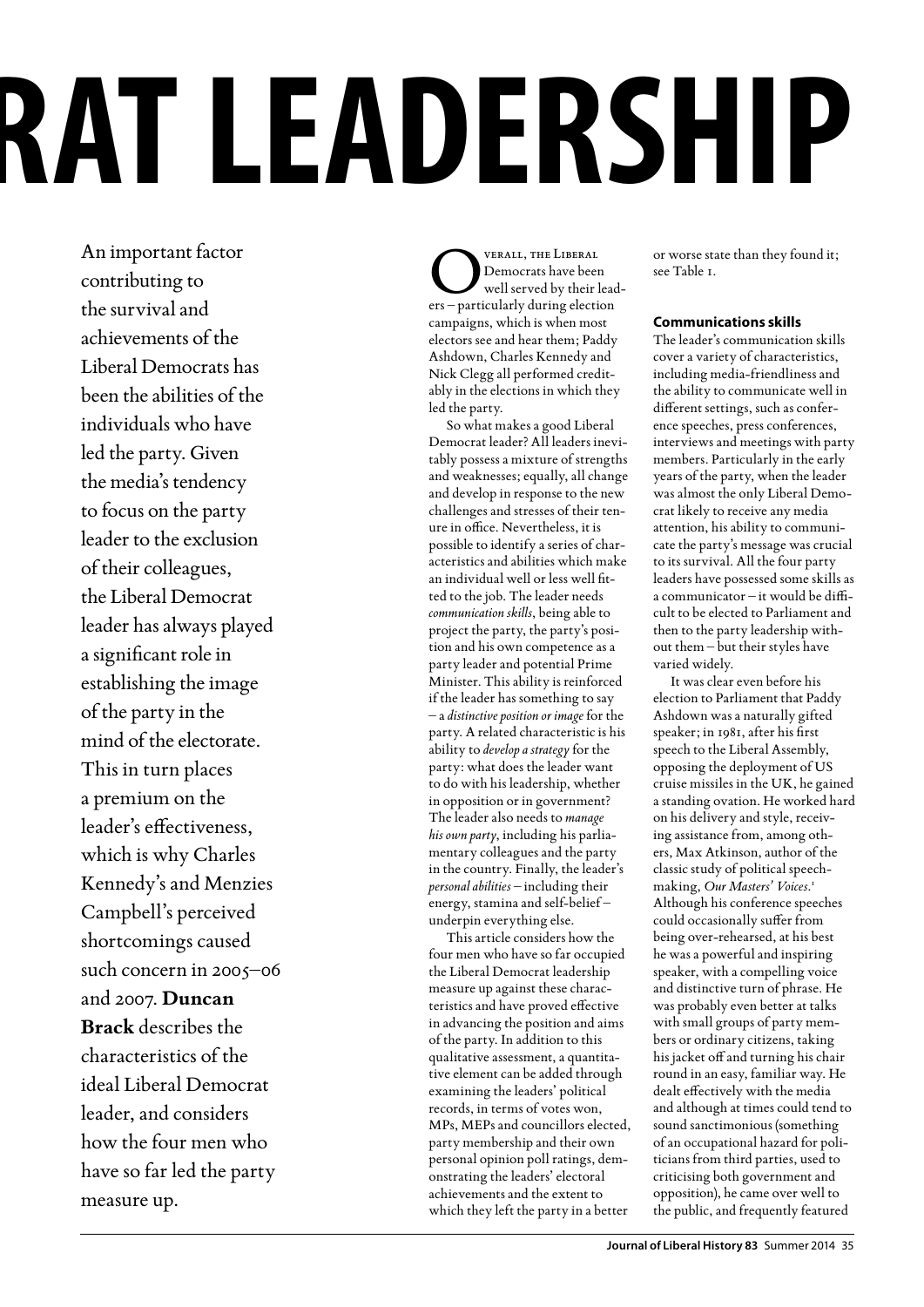in opinion polls as the most popular party leader.

Charles Kennedy was also a naturally gifted speaker, though with a very different style to Ashdown's – low-key, humorous, often selfdeprecating. He honed his skills at Glasgow University, where he won the *Observer* Mace for debating. While studying for a PhD in the US, he taught public speaking and carried out research in speech communication, political rhetoric and British politics. After election to the Commons, he soon acquired a reputation as a gifted communicator, both on the conference platform and TV, reaching not just the usual political audience but a wider public with appearances on programmes such as 'Wogan' and 'Have I Got News for You'. He came over well in the 2001 election, his image as an ordinary man, someone people could enjoy a drink with in the bar, contrasting positively with his opponents, the professional politicians Tony Blair and William Hague.

He steadily came to rely, however, too heavily on his native talent and too little on detailed preparation. The low point was the launch of the election manifesto in April 2005, where he proved incapable of explaining the details of the party's policy on local income tax. He was able to shrug this off as a result of the birth of his son three days before, but in reality he was under-prepared and hungover. Although his performance improved later in the campaign, the party probably suffered from the fact that voters did not see him as a potential Prime Minister in what was a closer election than 2001.

**The leader** 

**needs com-**

**munication** 

**skills, being** 

**able to pro-**

**ject the** 

**party, the** 

**party's posi-**

**tion and his** 

**own compe-**

**party leader** 

**and poten-**

**tial Prime** 

**Minister.**

**tence as a** 

Like Kennedy, Menzies Campbell acquired a fine debating reputation at Glasgow University, and honed his skills further as a Scottish advocate. He proved an eloquent debater in the House of Commons and steadily built a reputation as a respected commentator on foreign affairs and an effective critic of government policy. This did not serve, however, as a suitable apprenticeship for his leadership. Aged 64 when elected leader, he looked and acted older, with an old-fashioned turn of phrase and style of dress; his age was cruelly mocked in newspaper cartoons. He had too much respect for intellectual argument to be comfortable with

simple soundbites, and took some time to settle into the political theatre of Prime Minister's Questions. Although all this had improved substantially by the time he stepped down, it was the initial poor image that stuck in the public's mind.

Nick Clegg has had less of a political apprenticeship than any of the other Liberal Democrat leaders – five years as an MEP and just two and a half as an MP before being elected leader – but has been a decent communicator, lacking the inspirational qualities of Ashdown but proving much steadier than Kennedy and much more attuned to the political cut-and-thrust than Campbell. After his election he proved an effective speaker at party conferences, and increasingly displayed an ability to grab the media limelight. He also set out to promote the party outside parliament, holding regular 'town hall meetings', where members of the public could question him on any topic they chose, a practice he took up again after the formation of the coalition in 2010 and extended to a weekly radio phone-in on LBC.

Clegg's high point was the first television leadership debate during the 2010 election campaign, where he performed strongly in putting over the message that real change was needed and that only the Liberal Democrats, with no record of failure in government, could deliver. 'I agree with Nick' became a widespread slogan after Gordon Brown used it several times in the debate, and 'Cleggmania' became a phenomenon. He could not, however, sustain this record in the second and, especially, the third, debate, and his performance in the radio and TV debates against Nigel Farage in the run-up to the European election in 2014 was much less impressive – though he gained respect, at least within the party, for his decision to take on the UKIP leader over the question of EU membership.

#### **Distinctive positioning**

Communications skills are of limited value if the leader has nothing particular to say. A constant problem for the Liberal Democrats has been to be noticed; as Paddy Ashdown is supposed to have said, 'I'd sell my grandmother for a bit of definition'. Given the media's

tendency to focus primarily on the Labour and Conservative parties, and journalists' preference for reducing everything to a two-way choice, the Liberal Democrats suffer from an indistinct image; voters are often unclear what the party stands for.

The more that the leader can establish a Liberal Democrat position that is both memorable and different from those of the other parties, then, the more effective he will be in projecting the party as a whole. This includes the ability to spot a distinctive Liberal Democrat position in an existing debate, but even better is to be able to create an entirely new and distinctive policy position which the party can call its own. Or, it may revolve around a more general positioning of the party, associating it with a set of attitudes or general trends, or relationships to either or both of the other two main parties.

Ashdown himself succeeded in finding positions for his party which were highly liberal, principled and distinctive – though his first attempt at finding a definition for the new merged party, the adoption of the name 'Democrats' in 1988, was disastrous and was reversed a year later. His championing of the right of Hong Kong citizens to be given British passports in advance of the colony's incorporation into China, after the Tiananmen Square massacre in 1989, was distinctly more successful in raising the profile of the party. Later positions included support for the Maastricht Treaty of European Union in Parliament (including voting with John Major's government after it lost its majority following internal rebellions) and pressing for western action on Bosnia and Kosovo.

In domestic policy, Ashdown steered the party towards a more market-oriented economic policy than the Liberal-SDP Alliance had possessed (including the proposal for independence for the Bank of England, implemented by Labour after the 1997 election), a strong environmental platform and a pledge to invest in public services, including, most memorably, a penny on income tax for education. By 1993, the party was coming top in opinion polls asking which party was the best on environmental issues; it also scored relatively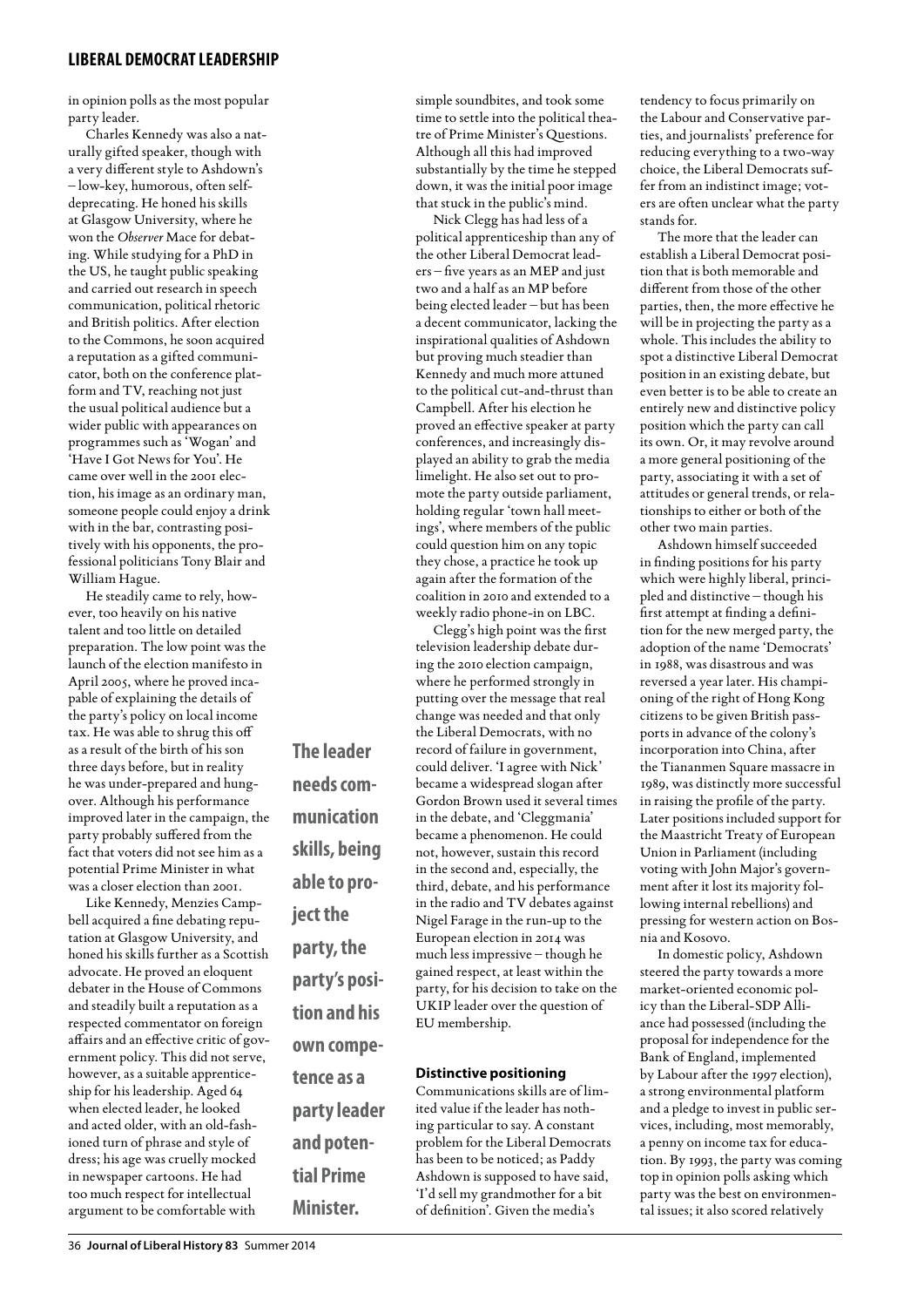| Table 1: Leadership performance                                                 |             |                         |                     |         |                                 |                       |                    |               |                   |              |      |                  |
|---------------------------------------------------------------------------------|-------------|-------------------------|---------------------|---------|---------------------------------|-----------------------|--------------------|---------------|-------------------|--------------|------|------------------|
|                                                                                 |             | Ashdown (1988-99)       | Kennedy (1999-2006) |         |                                 |                       | Campbell (2006-07) | Clegg (2007-) |                   |              |      |                  |
| Personal ratings (net score satisfied minus dissatisfied and date) <sup>a</sup> |             |                         |                     |         |                                 |                       |                    |               |                   |              |      |                  |
| When elected                                                                    | $-4$        |                         | Aug 1988            | $+11$   |                                 | Aug 1999              | $+5$               |               | Mar 2006          | $-3$         |      | Jan 2008         |
| Highest during leadership                                                       | $+58$       |                         | May 1997            | $+42$   |                                 | June 2001             | $+6$               |               | May 2006          | $+53$        |      | Oct 2010         |
| Lowest during leadership                                                        | $-24$       |                         | <b>July 1989</b>    | $+8$    |                                 | June 2004             | $-13$              |               | May 2007          | $-45$        |      | Oct 2012         |
| When stood down / latest                                                        | $+39$       |                         | <b>July 1999</b>    | $+20$   |                                 | Aug 2005 <sup>b</sup> | $-11$              |               | Sept 2007         | $-42$        |      | <b>July 2014</b> |
| Range (highest - lowest)                                                        | 82          |                         |                     | 34      |                                 |                       | 19                 |               |                   | 98           |      |                  |
| Party poll ratings (per cent and date) <sup>c</sup>                             |             |                         |                     |         |                                 |                       |                    |               |                   |              |      |                  |
| When elected                                                                    | 8           |                         | <b>July 1988</b>    | 17      |                                 | Aug 1999              | 19                 |               | Mar 2006          | 14           |      | Dec 2007         |
| Highest during leadership                                                       | 28          | <b>July 1993</b>        |                     | 26      | Dec 2004, May<br>2005           |                       | 25                 | Apr 2006      |                   | 32           |      | Apr 2010         |
| Lowest during leadership                                                        | 4           | June – Aug,<br>Nov 1989 |                     | 11      | Oct 99, July 00,<br>Jan, May 01 |                       | 11                 | Oct 2007      |                   | 7            |      | Feb 2013         |
| When stood down / latest                                                        | 17          |                         | Aug 1999            | 15      |                                 | Jan 2006              | 11                 |               | Oct 2007          | 8            |      | <b>July 2014</b> |
| Westminster election performance: MPs and vote                                  |             |                         |                     |         |                                 |                       |                    |               |                   |              |      |                  |
| MPs when elected                                                                | 19          |                         | 46                  |         | 63 <sup>d</sup>                 |                       |                    | 63            |                   |              |      |                  |
| MPs when stood down / latest                                                    |             |                         | 46                  |         |                                 | 62                    |                    | 63            |                   |              |      | 56 <sup>e</sup>  |
| Highest party vote in election (per cent<br>and date)                           | 17.8        |                         | 1992                | 22.0    |                                 | 2005                  |                    | n/a           |                   | 23.0         |      | 2010             |
| Lowest party vote in election (per cent<br>and date)                            | 16.8        |                         | 1997                |         | 18.3                            | 2001                  |                    | n/a           |                   |              |      | n/a              |
| European election performance: MEPs and vote                                    |             |                         |                     |         |                                 |                       |                    |               |                   |              |      |                  |
| MEPs when elected                                                               |             | $\mathbf{0}$            | 10                  |         |                                 | 12                    |                    |               | $12 \overline{ }$ |              |      |                  |
| MEPs when stood down / latest                                                   | 10          |                         |                     | 12      |                                 |                       | 12                 |               |                   | $\mathbf{1}$ |      |                  |
| Highest party vote in election (per cent<br>and date)                           | 16.7        |                         | 1994                |         | 14.9<br>2004                    |                       | n/a                |               |                   |              | 13.7 | 2009             |
| Lowest party vote in election (per cent<br>and date)                            | 1989<br>6.4 |                         | n/a                 |         |                                 | n/a                   |                    |               |                   | 6.6          | 2014 |                  |
| Local election performance: councillors and vote <sup>f, g</sup>                |             |                         |                     |         |                                 |                       |                    |               |                   |              |      |                  |
| Councillors when elected                                                        | 3,640       |                         | 4,485               |         |                                 | 4,743                 |                    |               | 4,420             |              |      |                  |
| Councillors when stood down / latest                                            |             |                         | 4,485               | 4,743   |                                 |                       | 4,420              |               |                   | 2,257        |      |                  |
| Highest party vote in election (per cent<br>and date)                           |             | 27                      | 1994                |         | 27                              | 2003, 2004            |                    | 25            | 2006              |              | 25   | 2009             |
| Lowest party vote in election (per cent<br>and date)                            |             | 17                      | 1990                |         | 25                              | 2002                  |                    | 24            | 2007              |              | 11   | 2014             |
| Party membershiph,i                                                             |             |                         |                     |         |                                 |                       |                    |               |                   |              |      |                  |
| Membership when elected                                                         | 80,104      |                         |                     | 82,827  |                                 |                       | 72,064             |               |                   | 64,728       |      |                  |
| Membership when stood down / latest                                             | 82,827      |                         |                     | 72,064  |                                 |                       | 64,728             |               |                   | 43,451       |      |                  |
| Change (per cent)                                                               | $+3.4$      |                         |                     | $-13.0$ |                                 |                       | $-10.2$            |               |                   | $-32.9$      |      |                  |

a Ipsos-MORI series on 'satisfaction with party leaders'; ibid.

b Ipsos-MORI did not ask the question after August 2005 during Kennedy's leadership.

c Taken from the Ipsos-MORI series, available at: http://www. ipsos-mori.com/researchspecialisms/socialresearch/specareas/ politics/trends.aspx

d Willie Rennie was elected in the Dunfermline & West Fife byelection during the 2006 leadership election.

- e 57 MPs were elected in 2010, but Mike Hancock was suspended from the party in January 2014.
- f Colin Rallings and Michael Thrasher, Elections Centre, Plymouth University. For voting figures, years in which local elections coincided with general elections are excluded.
- g The total number of councillors has been falling since the mid 1990s, as unitary authorities have replaced district councils in some areas; from 1994 to 2013,

the total number of councillors fell by about 15 per cent.

h Stephen Tall, 'Lib Dem party membership: the occasional ups and mostly downs since 1988' (Lib Dem Voice, 3 August 2014); leadership election results (including numbers of ballot papers issued) at http://www. crosenstiel.webspace.virginmedia.com/ldelections/leaders.htm. 'Latest' figures are end 2013. i Membership of all the three

largest UK political parties has declined fairly continuously since the 1950s. From 1988 to 2011, Conservative membership fell by about 85 per cent, and Labour membership by about 30 per cent; set against this, the 46 per cent fall in Liberal Democrat membership from 1988 to 2013 does not look so bad. Source: House of Commons Library Standard Note, *Membership of UK political parties* (December 2012).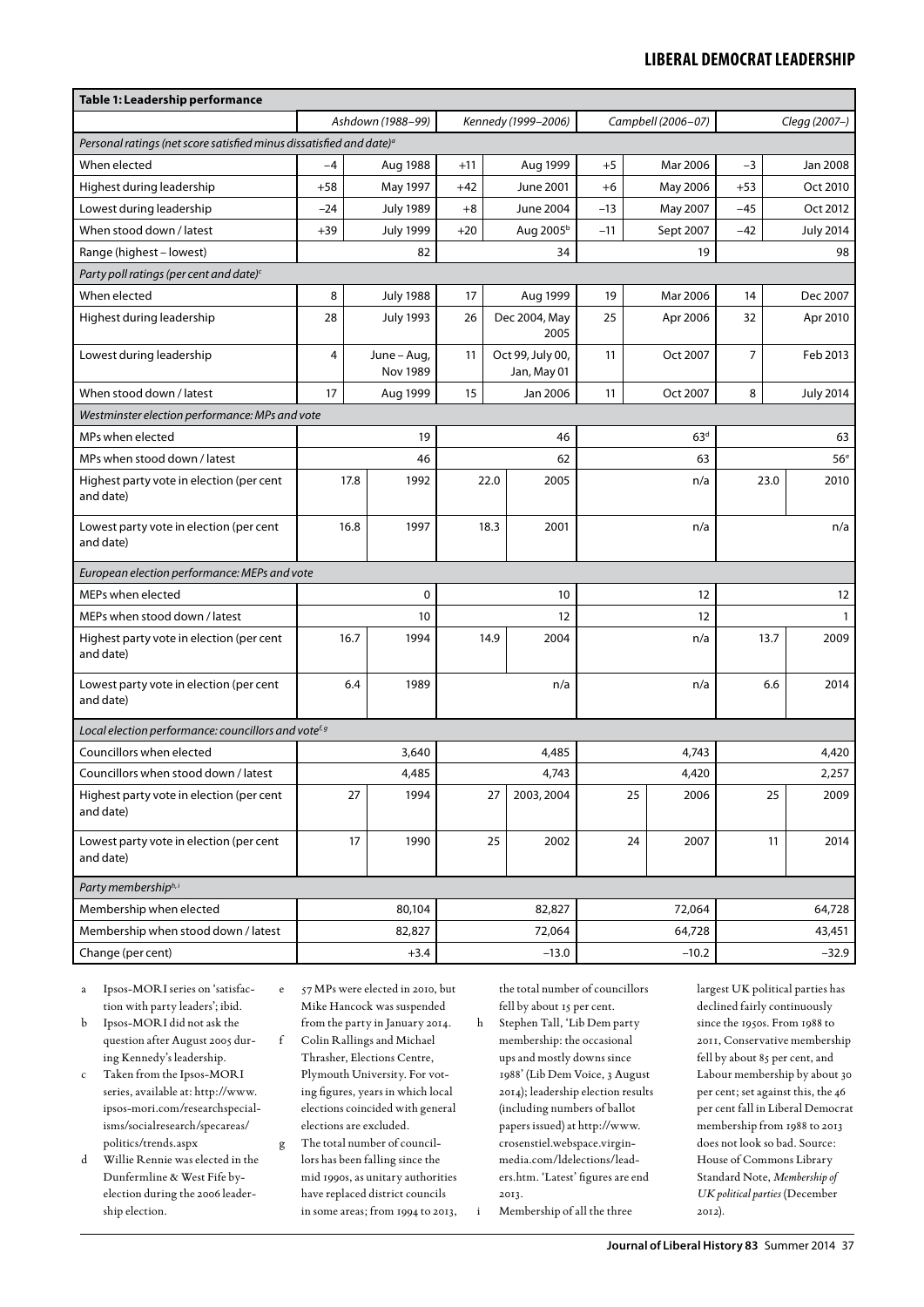well on education, though remaining in third place.<sup>2</sup> Both the election manifestos produced under Ashdown's leadership were well regarded by the media. 'The Liberal Democrat essay far out-distances its competitors with a fizz of ideas and an absence of fudge,' stated *The Guardian* in 1992.3 In 1997 *The Independent* called the party's manifesto the most challenging of the three, saying that politics without the Liberal Democrats would be 'intolerable'; Peter Riddell in *The Times* enjoyed its 'refreshing candour' and admired Ashdown's willingness to leap where Tony Blair feared to tread.4

In this respect, as in many others, Charles Kennedy was a complete contrast. Laid back to the point of inertia, he seldom pushed any particular position, leaving the running to be made by others in the party. The book he published in 2000, *The Future of Politics*, although designed to answer the question 'What makes this Kennedy fellow tick? … Why is he a Liberal Democrat?' revealed only, as his biographer put it, 'a startling lack of original thinking on policy or a strand of political thought that was identifiably his own'.6 The question was still going begging in June 2005, when Kennedy failed to give any convincing answer to Steve Webb MP's question after his delivery of a paper on the party's future prospects: 'I would just like to know: what motivates you? What gets you up in the morning?'7

The major exception to this, of course, is Iraq, where Kennedy ended up in the fortunate position of opposing an unpopular war backed by both the government and its main opposition, and with a united party behind him. In reality, no Liberal Democrat leader (apart, possibly, from Ashdown, who supported Blair's actions, but only in private) would have been likely to do anything different: in September 2002, the party conference voted overwhelmingly to support military action only as a last resort and under a clear UN mandate, and in February 2003 the party's Federal Executive called unanimously for Liberal Democrat participation in the major anti-war march in London. Held back by the concerns of the foreign affairs spokesman Menzies Campbell (who feared association with

anti-American and far left groups), Kennedy left it until the very last moment to decide to join in, taking the decision without consulting Campbell, or anyone else, following a *Guardian* lunch at which journalists criticised his prevarication. In fact, although Kennedy rarely showed much initiative, he generally displayed good judgement in reacting to events. Over the Romsey by-election in May 2000 (where he took on the Conservatives over their policy on immigration and on the right of self-defence, after Norfolk farmer Tony Martin had shot dead a burglar), gradual withdrawal from the Joint Consultative Committee set up by Ashdown with the Labour government, and his refusal to participate in the Butler Inquiry into the intelligence on Iraqi weapons of mass destruction, he instinctively adopted positions that kept the party happy while differentiating it in the eyes of the public.

Menzies Campbell's leadership was too brief to give him much of a chance to develop any distinctive positioning of his own. He inherited an agenda of policy reform, including significant changes in taxation policy and a new approach to the British nuclear deterrent, but fought for these changes in a way that Kennedy never would have, including in particular his intervention in the debate on Trident at the spring 2007 party conference, which clearly swung the vote. However, he was too innately cautious for the leader of the third party. On a number of occasions, he took his time reaching decisions, only to find that the ground had shifted under his feet, often because of leaks to the media, before he could announce them (his measured response to Gordon Brown's mischievous attempt to recruit Liberal Democrats into his cabinet in 2007 ended up looking like duplicity and weakness). His preference for consultation before he reached decisions – in itself an admirable trait – sometimes stopped him making the snap decision that might have served better.

Nick Clegg made early attempts to carve out distinctive positions for the party, over, for example, equal rights of residence for Gurkhas, or his call for the resignation of the Speaker, Michael Martin, over the failure to police MPs' expense claims. Clegg's image is,

**Communications skills are of limited value if the leader has nothing particular to say. A constant problem for the Liberal Democrats has been to be noticed; as Paddy Ashdown is supposed to have said, 'I'd sell my grandmother for a bit of definition'.**

however, overwhelmingly defined by the party's decision to enter into coalition with the Conservatives in 2010. This had led most observers to conclude that this was his strategy from beginning, and indeed, he did make early attempts to steer the party to the right, announcing after the leadership election his support for free schools and a widening of the use of private health care to meet NHS targets, and beginning to talk about using savings in public expenditure to cut taxes rather than see increased spending elsewhere. The 2010 manifesto, however, with its top four priorities of the pupil premium, constitutional reform, job creation through green growth and investment in infrastructure, and an increase in the income tax threshold, paid for by closing tax loopholes and green taxation, did not represent a notably right-wing agenda, and the reasons for joining a coalition with the Conservatives instead of Labour were so strong that it is inconceivable that any alternative leader would have done anything different – which is why only a handful of activists voted against the coalition at the party's special conference in May 2010.<sup>8</sup>

Clegg's handling of party positioning within the coalition has not been without its problems. At the beginning he chose – not unreasonably – to stress the virtues of coalition as an effective form of government, but went too far in giving the impression that the coalition was better than a Liberal Democrat government would have been. As the introduction to the full coalition programme claimed: 'We have found that a combination of our parties' best ideas and attitudes has produced a programme for government that is more radical and comprehensive than our individual manifestos',<sup>9</sup> and at the Liberal Democrat conference in September 2010, Clegg argued that the coalition was 'more than the sum of our parts'.10 In practice this simply undermined the party's image as anything more than Tory sidekicks.

The crushing electoral defeats in the 2011 local, Scottish and Welsh elections, and the failure of the alternative vote referendum, forced a reappraisal. As Clegg put it a week later, 'the current government is a coalition of necessity ... In the next phase of the coalition, both partners will be able to be clearer in their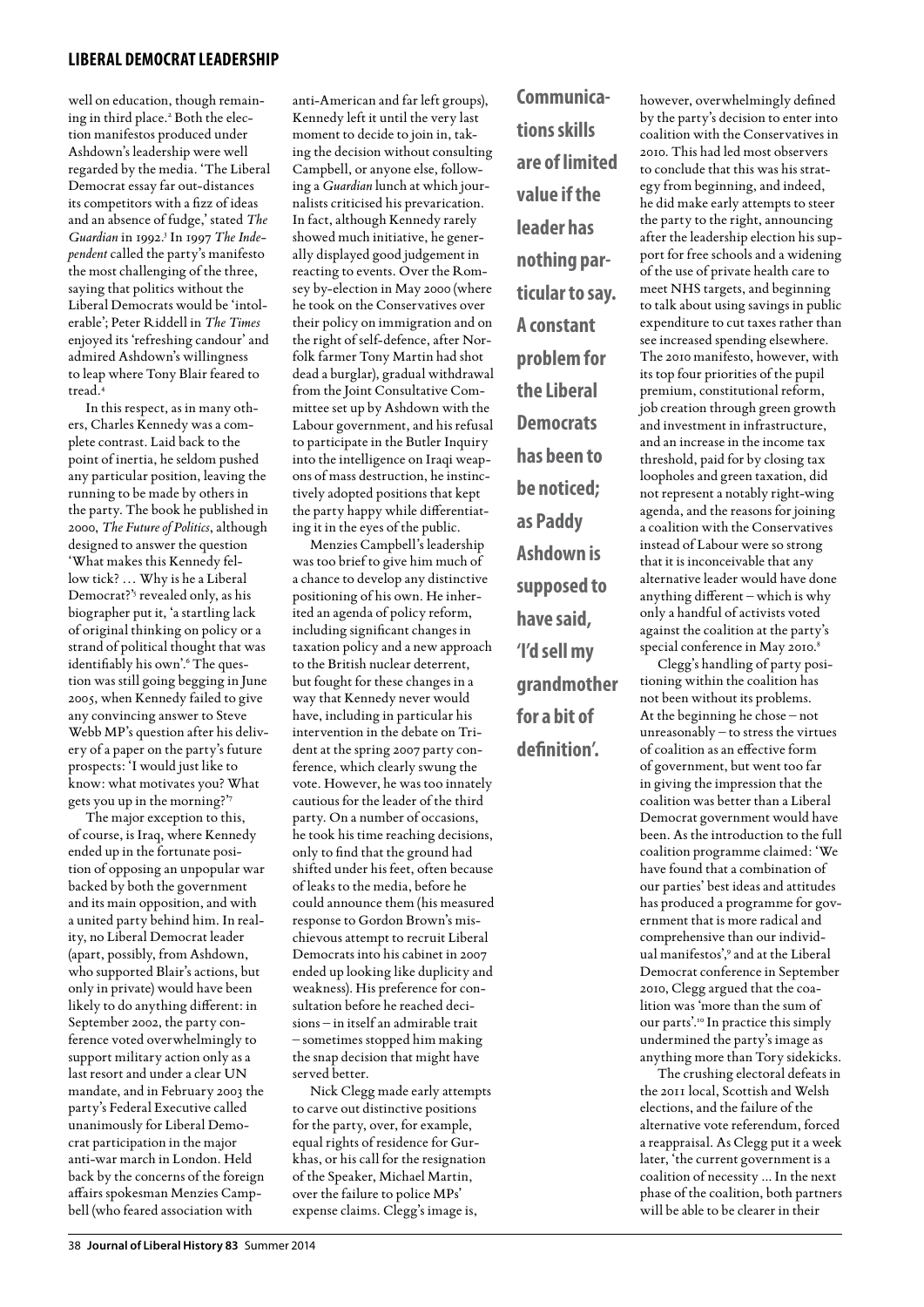identities ... You will see a strong liberal identity in a strong coalition government. You might even call it muscular liberalism.'11 Yet three years later, after even worse results in the 2014 local and European elections, he had to do much the same, defending the decision to enter coalition while highlighting policy differences with his coalition partners: 'I want people to know that we have our own distinct vision, based on our own distinct values – a liberal belief in opportunities; a liberal faith in people's talents and ambitions'.12

The major problem faced by Clegg is that whatever he says, a portion of the electorate now does not believe him – a legacy primarily of the way in which the party campaigned in 2010 on a promise to phase out university tuition fees, and then signed up to a policy of increasing them once in government. Clegg has only himself to blame for this: he (and the party's economic spokesman, Vince Cable) never believed in the policy and never attempted to advance it in the coalition negotiations, despite the damage that they should have realised this would inflict in the light of the party's election campaign, which included all its MPs signing pledges to vote against any increase in tuition fees, and one of his own election broadcasts focusing entirely on the 'broken promises' of other parties. It may be that his perceived poor performance in the 2014 debates with Nigel Farage can be at least partly attributed to the fact that some in the electorate are now no longer prepared to listen to his message whatever it is. As one of his ministers despairingly put it in 2014, 'is there anything he can say on any subject that doesn't just make things worse?"<sup>3</sup>

#### **Party strategy**

The ability to develop a strategy for the party is am important leadership characteristic: what does the leader want to do with his leadership? This may focus on the development of distinctive positions, as discussed above, but it is – at least potentially – more than that. The strategy can be internal, revolving around reforms of the party's organisation or campaigning approach; or it can be external, concerned with relationships,

**The ability to develop a strategy for the party is am important leadership characteristic: what does the leader want to do with his leadership?**

potential or actual, with other parties; or both. It should be noted, though, that a leader can prove himself effective without having any particular strategy. The reality of life for a third party in British politics is that its performance depends often – perhaps mostly – on external factors over which it has little or no control: the performance of the government and the main opposition, and key developments such as wars or economic recessions. As the journalist and party employee David Walter described it, 'the party's position has been that of a surfer, waiting patiently for the right wave to rise and then using all its skills to stay upright and to travel as far and as fast as possible'.<sup>14</sup>

These constraints never, however, prevented Paddy Ashdown from developing a strategy – or, indeed, several. He had mapped out his own three-phase plan on becoming leader:

The first was survival from a point of near extinction; the second was to build a political force with the strength, policy and positions to matter again in British politics; and the third was to get on to the field and play in what I believed would become a very fluid period of politics.<sup>15</sup>

Strategic planning of this sort was absolutely typical of Ashdown, one of the characteristics almost everyone who worked with him remembers – he always had a plan, and a position paper, and when he achieved one objective he was already looking ahead to the next. And in fact, within the constraints he faced, he was remarkably successful. His party survived its first difficult years, despite the selfinflicted wounds it had inherited from the break-up of the Alliance and the merger negotiations, its internal weaknesses of finance and membership, the challenges it faced for third-party status from the Owenite SDP and the Greens, and its lack of a distinct image. He took the party organisation seriously, chairing its Federal Policy Committee and giving a clear lead on key policies, working with councillors and campaigners and restoring morale and a sense of purpose. It is not unreasonable to suggest that the party may not have survived its

#### **liberal democratleadership**

early years at all without Ashdown, or at least would have taken much longer to recover.

In the second phase of his leadership, 1992–97, he successfully rode the rising tide of support for centreleft sentiment and the rejection of the Conservative government that not only swept Labour into power in 1997 but delivered the highest number of seats for a third party for seventy years. Under a less skilled leader, the Liberal Democrats could easily have been squeezed out by Blair's New Labour. The abandonment of 'equidistance' between the Conservatives and Labour that Ashdown championed from 1992 onwards can thus be seen as an – ultimately successful – attempt to become part of the movement for change rather a casualty of it.

In contrast, the third phase of the Ashdown leadership, 1997–99, was a failure, as Ashdown himself freely admits. Following up his proposal, in 1992, to 'work with others to assemble the ideas around which a non-socialist alternative to the Conservatives can be constructed',<sup>16</sup> he edged steadily closer to the Labour leader Tony Blair after his election in 1994; this led in turn to agreement on a joint agenda for constitutional reform (the Cook–Maclennan agreement), covert electoral cooperation with Labour in the 1997 election, secret talks over a joint electoral platform and a coalition government, and the eventual creation of a consultative Joint Cabinet Committee between the two parties after the election. Although several aspects of the Cook-Maclennan agenda were implemented, the big prize, proportional representation for Westminster, was never even close – either because Blair never meant it, and was simply stringing Ashdown and his party along, or because he did mean it but was unable to force it through his own party.

Ashdown's approach increasingly alarmed his own MPs and party activists, particularly after the 1997 election, when they could see no point in trying to align themselves with a Labour government with a massive majority. As Tony Greaves has observed, 'Liberal Democrats loved their leader but, insofar as they sensed his strategy, most wanted none of it. The "what if" question must be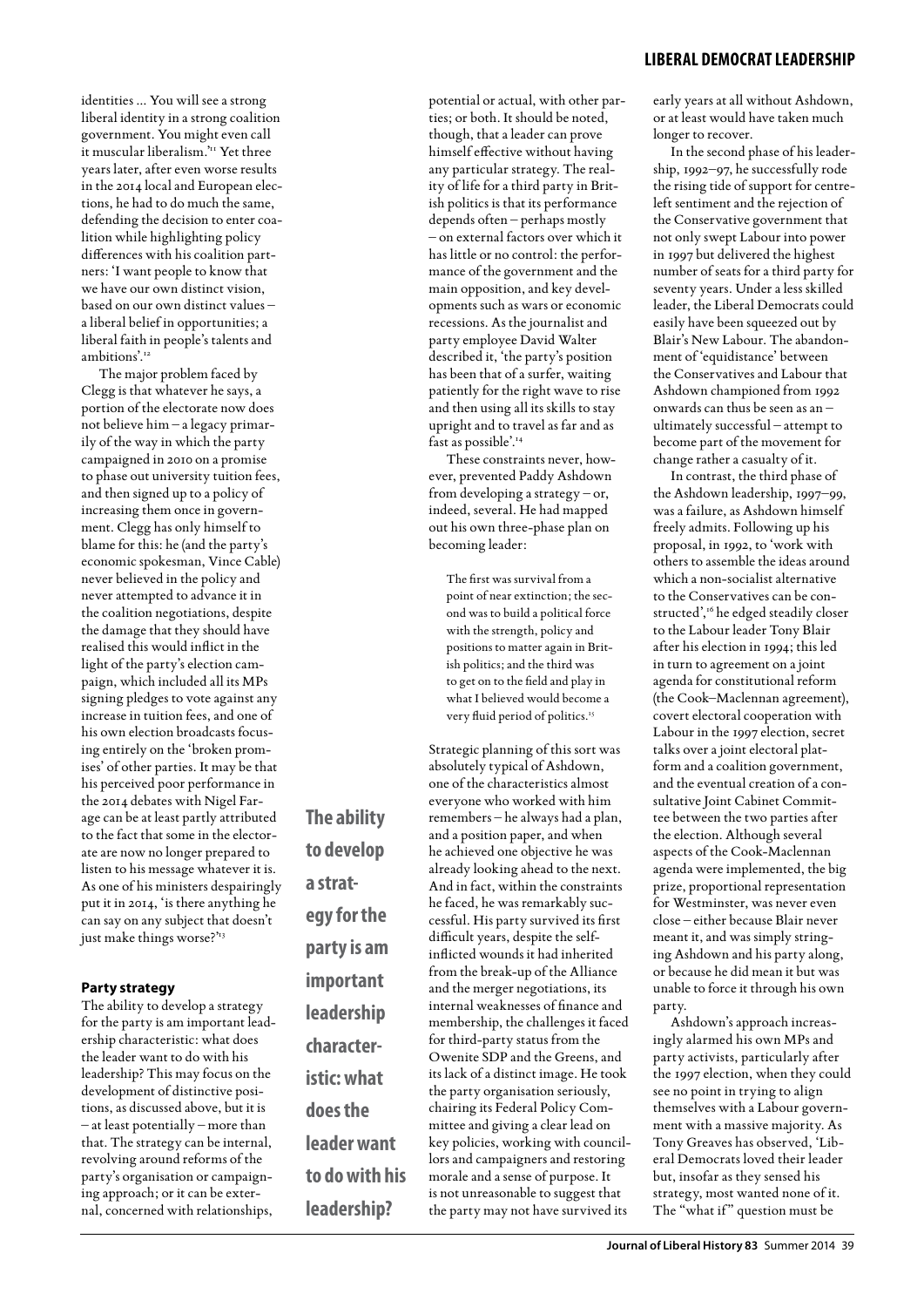how much more could have been achieved if all that time at the top and personal energy had been spent on something other than "The Project".'17 But was there a realistic alternative? Like the Liberal leaders Jo Grimond and David Steel before him, Ashdown was driven inexorably by the logic of the Liberal Democrats' position as a third party. However well the party performed in elections it never seemed feasible that it would leap straight to majority government from third position, or even replace one of the two bigger parties as the main opposition. Sooner or later the party would hold the balance of power, and in the political circumstances of the 1990s it was inconceivable that the Liberal Democrats could have reached an arrangement with anyone other than the Labour Party. Indeed, Ashdown was not particularly aiming for a hung parliament, in which, he thought, any attempt to bring in PR would be seen as weakness on the part of the bigger coalition partner; he wanted to introduce it from a position of strength, with both parties of the left genuinely behind it. His problem was that most of the Labour Party was never committed to PR at all, and saw no point in making any concessions to Ashdown's party once they commanded a 179-seat majority in the House of Commons (though he did achieve it for the European elections and the new Scottish and Welsh parliaments). But Ashdown was always going to try; he did not possess the temperament to sit quietly on the sidelines, snatching what chances he could to advance incrementally. And in the final analysis, if Ashdown had delivered on PR, the third phase of his leadership would have been seen as a triumphant success. It was a calculated strategy, but it failed.

Charles Kennedy possessed an entirely different approach to party strategy: he didn't have one. As noted above, this is not always a major defect. Unlike Ashdown, he inherited a party organisation in reasonably good shape, and, as noted above, he proved astute at judging political opportunities and reacting to events. He had a good election campaign in 2001, with a net gain of six seats even though most observers expected losses. However, his leadership

**It should be noted, though, that a leader can prove himself effective without having any particular strategy. The reality of life for a third party in British politics is that its performance depends often – perhaps mostly – on external factors over which it has** 

**little or no** 

**control.**

style became steadily less well suited to the higher profile role the party began to play after its opposition to the Iraq War boosted its standing in the approach to the 2005 election, widely expected to be considerably closer than the 2001 contest. His lack of a coherent agenda became increasingly obvious and his (previously largely hidden) alcoholism began to cause more problems, including a series of missed speeches and a disastrous opening to the 2005 election campaign. The feeling, in the party and outside, that the Liberal Democrats had failed to realise a historic opportunity in the 2005 election helped to trigger increasing concern, which manifested itself in a notably unhappy party conference in September 2005 and a widespread perception of drift and lack of direction – all contributing significantly to Kennedy's forced resignation in January 2006. His basic problem – that he had no agenda for his leadership, no obvious reason to be leader and no idea of the direction he wanted the party to go in – perhaps leads to the conclusion that even if Liberal Democrat leaders have little real control over the success of their party's strategy, they do at least need to be seen to have one. Menzies Campbell's immediate tasks were to stabilise the party, after the disruption of the previous six months, to professionalise its organisation and to give it direction. To a considerable extent he achieved all three. Like Ashdown, he took the party organisation seriously, chairing meetings effectively

and imposing a sense of purpose. In terms of policy, he largely adopted the reform agenda begun after the 2005 election but, as noted above, fought for it and pushed it through. After Gordon Brown's arrival as Prime Minister in June 2007 raised the prospect of a general election in the autumn, a manifesto was finalised after the September conference, and the party organisation was in good shape to fight an election in October. Unfortunately for Campbell, none of this counted for much in the outside world, where he failed to build an image as an effective and charismatic leader. It was not his strategy but his image that let him down; and Brown's postponement of the election from autumn 2007 sealed his fate.

To start with, Nick Clegg's strategy was similar to Campbell's: to stabilise the party after a forced leadership election. He achieved this and presided over a period of gradual recovery in the opinion polls, reassuring the party that it would have no need to face a third leadership election. As discussed above, it is not clear whether Clegg came into office with a clear plan and determination to move the party to the right, or whether it simply seemed a sensible response at the time to the disintegration of New Labour and the attempt by the Conservative leader David Cameron to attract Liberal Democrat supporters. After the party's decision to enter into coalition with the Conservatives in 2010, most commentators found it easier to present it as the former, conspiracy stories about takeovers of the party by a small right-wing clique making a better story. It is also plausible, however, that Clegg was simply reacting to circumstances, in a way that his predecessors had always done. Having said that, it is also the case that Clegg was the first Liberal Democrat leader not to have been active in politics under Thatcher's and Major's Conservative governments; his instincts always appeared to be more hostile to Labour and economic-liberal than were Ashdown's, Kennedy's or Campbell's. This was reinforced by the economic-liberal tendencies of the majority of the Liberal Democrat Shadow Cabinet, in contrast to the wider parliamentary party and the party membership as a whole.

As noted above, Clegg's strategy in coalition has veered from concentrating on the virtues of coalition as a form of effective government to differentiating his party more clearly from the Conservatives. Yet while the first phase of this approach may have been successful, with one study of the coalition's first eighteen months concluding that it 'set a model for harmonious and unified government',18 the second phase has been much less so, with a succession of awful local election results, and the party's opinion poll rating stuck generally below 10 per cent. It was always clear that entry into coalition – with any other party – would alienate a proportion of the party's voters, but the party always hoped that it would win others to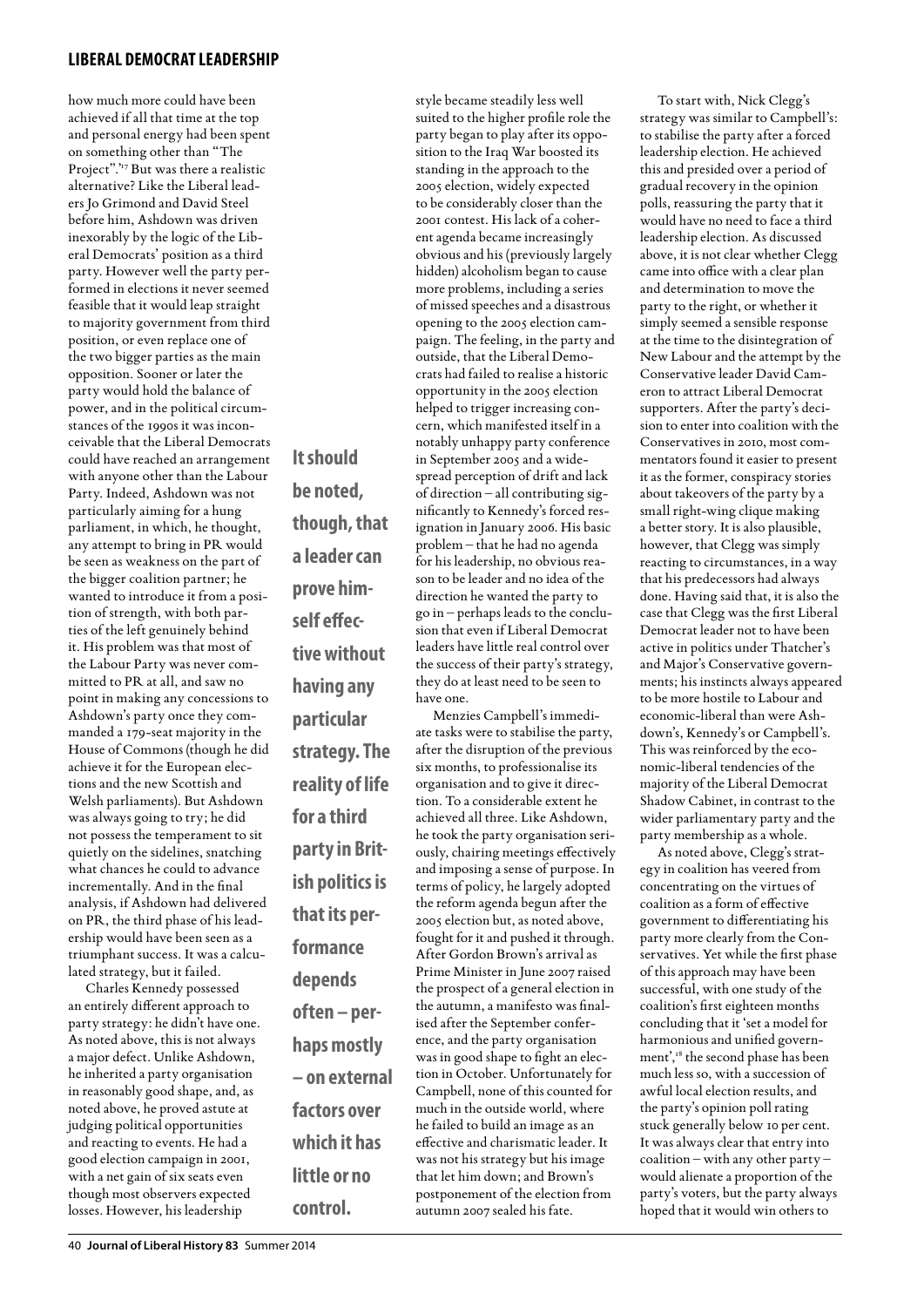replace them, including those who perhaps might have supported them in 2010 but had not because they believed the party could never form a government. In reality, there is very little sign of this, and the party's actions in coalition could almost have been designed to alienate its core bases of support. As one Liberal Democrat minister put it as early as 2011: 'Unless we can get some of the fluffy bunny voters back, we are done for. I'm not sure there are enough centre ground voters. The Lib Dem base has been public sector workers, students and intellectuals. We have contrived to fuck them all off.'19 This is perhaps the most serious criticism that can be levelled at Clegg's strategy for the party: that while he was right to enter coalition, his and his colleagues' actions since have been conducted without enough thought to the party's ability to survive.

A key part of Clegg's strategy will be to face the 2015 election with a strong list of Liberal Democrat achievements in government – the first third-party leader to be able to do so since 1945. There is a real record which the party will point to, particularly in the areas of income tax, green energy, child care and the legalisation of samesex marriage. Equally, there are many Tory measures which the Liberal Democrats have prevented, including several dropped from the Conservative manifesto in the coalition agreement. To set against this, of course, there are clear failures, particularly in Clegg's own area of ministerial responsibility, constitutional reform – notably the defeat of the alternative vote proposal and the dropping of plans for reform of the House of Lords (though the adoption of fixedterm parliaments will have lasting consequences).

Will this, however, prove to be enough? There is a credible argument that the Liberal Democrats did not get enough out of the coalition negotiations in the first place. The party likes to point to the fact that a greater proportion of its manifesto pledges than of the Conservatives' made it into the coalition agreement, but since the Tory manifesto was twice as long as the Liberal Democrat one, the coalition agreement was still Torydominated. This is particularly true in the crucial area of economic policy, where the Liberal Democrats signed up almost entirely to the Conservative agenda for reducing public expenditure, despite their manifesto warning of the perils of cutting too fast. This came as a surprise to the Conservative negotiating team; George Osborne, the Shadow Chancellor, is reported to have said: 'This should be the happiest day of our lives, because it's all our policy that's being agreed'.20 (Clegg's justification was that the coalition needed, above anything else, credibility in the financial markets, given the growing sovereign debt crisis in Greece and other European countries.) It can also be argued that the party underplayed its hand in the distribution of ministries, leaving them without control of any of the major spending departments such as health or education. Constitutional reform and climate change are important issues for the party but are less salient to the general public. This only serves to demonstrate, one academic argued, 'what happens when vegetarians negotiate with carnivores'.21 In an opinion poll in May 2011, 74 per cent believed that the Liberal Democrats had little or no influence

The party's achievements will be important to some groups of voters, but overwhelmingly the coalition partners will be judged in terms of their economic record; and, as an analysis of the record of coalition governments in other countries suggests, the electoral benefits of economic growth are normally felt by the party of the Prime Minister rather than by any other parties within their coalition.<sup>23</sup> More fundamentally, how the British electorate will respond to a period of coalition is not clear: commonplace in other developed democracies, it is still rare in the UK, and the evidence suggests that what would elsewhere be viewed as parties cooperating in the national interest is more likely to be interpreted in the UK as the Liberal Democrats in general, and Nick Clegg in particular, breaking the promises they made in 2010. In reality, this will force the party back into a strategy with which it has long been familiar: fight the election like a series of by-elections, focusing on local issues and the strength of the local candidate, while ignoring, as

over government decisions.<sup>22</sup>

**Independentlyminded and inherently suspicious of authority, the Liberal Democrats are not an easy party to lead.**

much as possible, the grim national picture.

#### **Party management**

The leader needs to manage his own party. Independently-minded and inherently suspicious of authority, the Liberal Democrats are not an easy party to lead; as Paddy Ashdown put it in June 1999:

… our beloved Lib Dems, who are, bless them, inveterately sceptical of authority, often exasperating to the point of dementia, as difficult to lead where they don't want to go as a mule, and as curmudgeonly about success as one of those football supporters who regards his team's promotion to the premier league as insufficient because they haven't also won the FA cup!24

The leader has much responsibility, but not always a commensurate amount of authority. Nevertheless, he can do much to earn – or to lose – the respect and affection of his party members, and the lack of either makes it more difficult for him to get his own way. However, the party has never been factionalised in a way in which other parties often are; there has never been a group hostile to everything any of the four leaders have tried to do, and the party membership has consistently proved loyal to the leaders it elects. The successive overthrows of Charles Kennedy and Menzies Campbell were implemented by Liberal Democrat MPs, not by members in the country – underlining the importance of managing the parliamentary parties. The situation has become more complicated since 2010, with three different groups – cabinet ministers, all Liberal Democrat ministers, and backbenchers (including some sacked former ministers) needing to be managed – along, of course, with the parliamentary party in the House of Lords, the party in the country (including its structure of committees, English regional and autonomous Scottish and Welsh parties), and the leader's own office and advisers.

Paddy Ashdown was a party manager par excellence. After some initial mistakes, his efforts to rebuild the party after its disastrous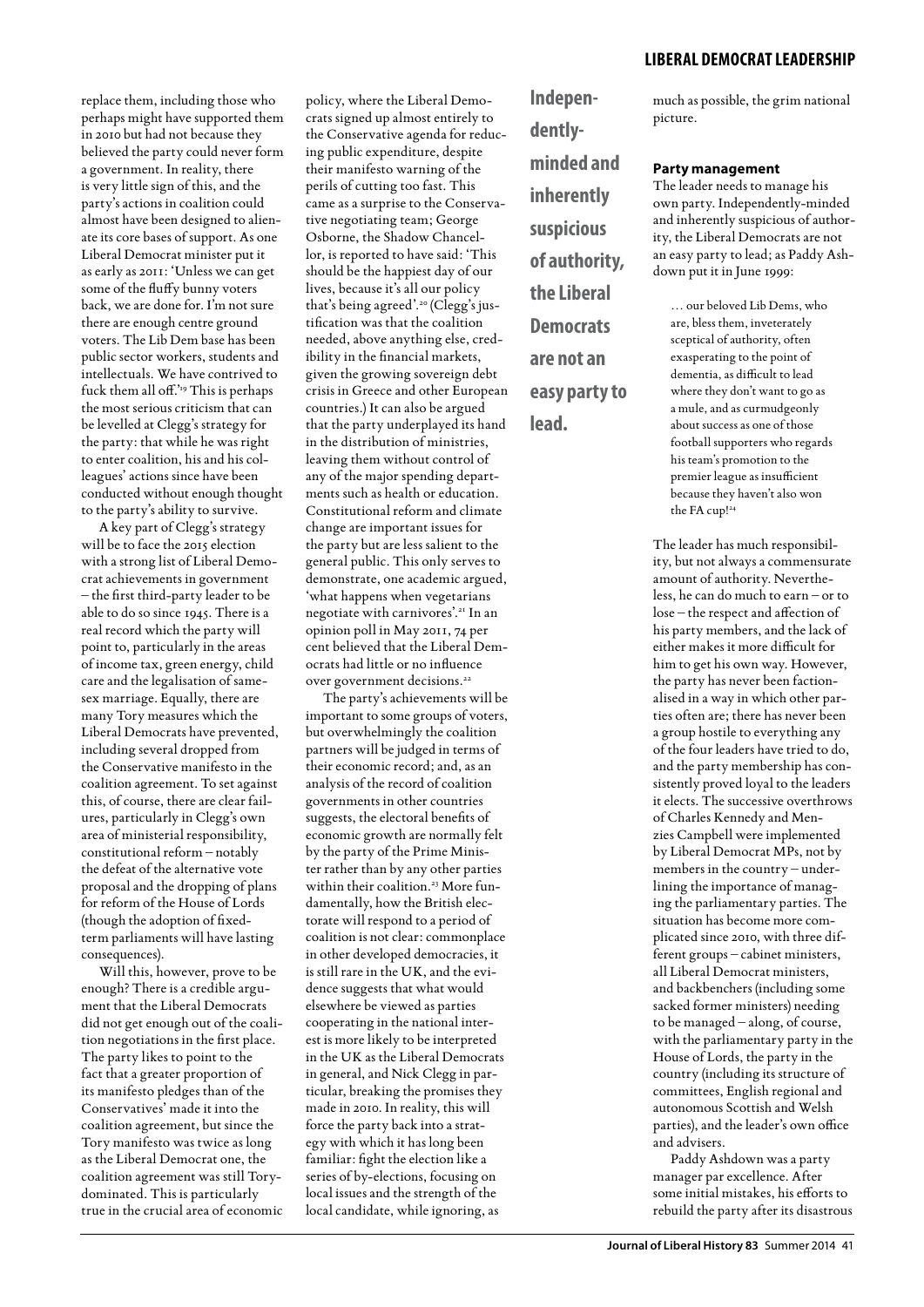early period, his down-to-earth manner and easy rapport with party activists and his evident charisma generated not merely respect but love; as the *Economist* put it in 1991, 'ordinary party members will take things from him for which they would have lynched David Owen'.25 He managed the party structure well, involving himself fully in its committees and key organisations. Yet it is also true, as Tony Greaves pointed out, that his strategy of doing deals with Labour – 'The Project' – steadily alienated first his parliamentary party and then the wider party membership. This was not a case, however, of a leader losing touch with his party; Ashdown argued that he knew exactly what he was doing:

I quite deliberately went round building up my popularity in the party, both by delivering results and also by being very consensual, conscious of the fact that when I started to play on the field in stage 3, I was really going to have to [use up this political capital and] … make myself unpopular with the party.<sup>26</sup>

After his resignation, Ashdown remained immensely popular with Liberal Democrats; the announcement, at the September 2013 conference, of his appointment as chair of the 2015 general election campaign was greeted with delight.

Charles Kennedy displayed a very different style of party management: laid-back and relaxed, this formed a considerable part of his attraction after the last, divisive, years of the Ashdown leadership. He was already well-known within the party, and well-liked, partly because of his lone stand, amongst the SDP's MPs, against David Owen's opposition to merger in 1987, partly because of his amiable and approachable nature, partly because of his popular media profile. In the end, however, simply being likeable was not enough; he needed to at least try to give a lead to the party, but, as his former speech-writer Richard Grayson commented in 2005, he was 'perhaps more chairman than leader'. Even in that role he was not notably successful. Like Ashdown, he chose to take over the chairmanship of the Federal Policy Committee, a post which has to be filled

by an MP, but not necessarily the leader. Unlike Ashdown, however, his impact on the Committee, and on the party's policy-making processes, was almost zero.

He failed most starkly in managing his MPs. Initially his more collegiate style of leadership was welcome after Ashdown's lead from the front, but it gradually turned into a leadership vacuum. He was often very talented at analysing a situation (suggesting that he might have been a success at the career he almost followed, journalism) but seldom put forward a clear direction for his MPs to react for or against, although he was capable of it on some occasions, for example over Iraq. Never close friends with most of his MPs, he seldom mixed socially with them and steadily grew more and more isolated – reinforced by the behaviour of his office, which, necessarily, devoted more and more of its efforts to keeping him out of sight rather than keeping him in touch. Despite all this, his parliamentary party displayed an incredible degree of loyalty, those of them that knew about his alcoholism repeatedly covering up for him, sometimes over a period of years. Right up until the last few months, most of them never wanted him to go, just to be better. In the end it was Kennedy that destroyed his own support by failing to show any signs that he understood his lack of leadership and was capable of dealing with it.

Menzies Campbell inspired respect rather than the affection generated by Ashdown and Kennedy; he was less well-known in the party in the country, and always more of an aloof figure at party conference. Nevertheless, he had a solid reputation as a longterm activist and candidate in the Scottish party, and a respected foreign affairs spokesman and deputy leader under Kennedy. But as with Kennedy, he failed mainly in managing his parliamentary party, where he lacked solid support. Although the vast majority of the party's MPs had voted for him in the leadership election, there was no real inner circle committed to the Campbell leadership; as an obvious caretaker leader never likely to do more than one election, most of them were looking ahead to his successor. He alienated many Liberal Democrat peers

**And he needs to love his party and all it stands for; as Ashdown put it, 'It is, incidentally, not necessary for parties to love their leaders – to respect them is usually enough. But it is vital for leaders to love their parties – otherwise why would we put up with it?'**

by supporting the idea of a referendum on British membership of the EU, a response to the growing pressure from the Conservatives and UKIP for a referendum on the potential European constitution; many Liberal Democrat peers had experienced the European question as a defining issue of their time in politics in the 1960s, 1970s and 1980s, and tended to be a good deal more pro-EU than their counterparts in the Commons. The party's slide in the opinion polls throughout 2007 led to number of MPs and peers starting to try to destabilise his leadership, briefing the press against him and hoping to trigger a new leadership election – which ultimately succeeded.

Nick Clegg proved himself a relatively astute party manager up until entry into coalition in 2010. Relatively unknown within the party on his election, he steadily came to command respect for his energetic efforts to raise the party profile, both in parliament and the country, culminating in his sterling performance in the 2010 election. Although his leadership election gave no hint of his preference for a more right-wing slant to party policy (see above), he was able to edge the party in that direction without too much trouble. He paid less attention personally to the party organisation than did Ashdown and Campbell, chairing the Federal Policy Committee only briefly (and not particularly successfully), though the major review of the party structure he commissioned in 2007–08 (the 'Bones report', after its author) led to some organisational reforms, mainly in the party headquarters.<sup>27</sup>

Although all wings of the party supported entry into coalition, it was Clegg's handling of the tuition fees question in government which severely damaged his reputation, among party members as much as the wider public. Over the first half of the Parliament, his approval rating amongst party members fell from  $+68$  in July 2010 to  $-2$  in September 2012.28 It is notable, however, that right up until the May 2014 elections, there was no systematic attempt to force him out; and the 'Lib Dems 4 Change' campaign started afterwards failed to gain much momentum, with another Lib Dem Voice poll in May 2014 showing opposition to resignation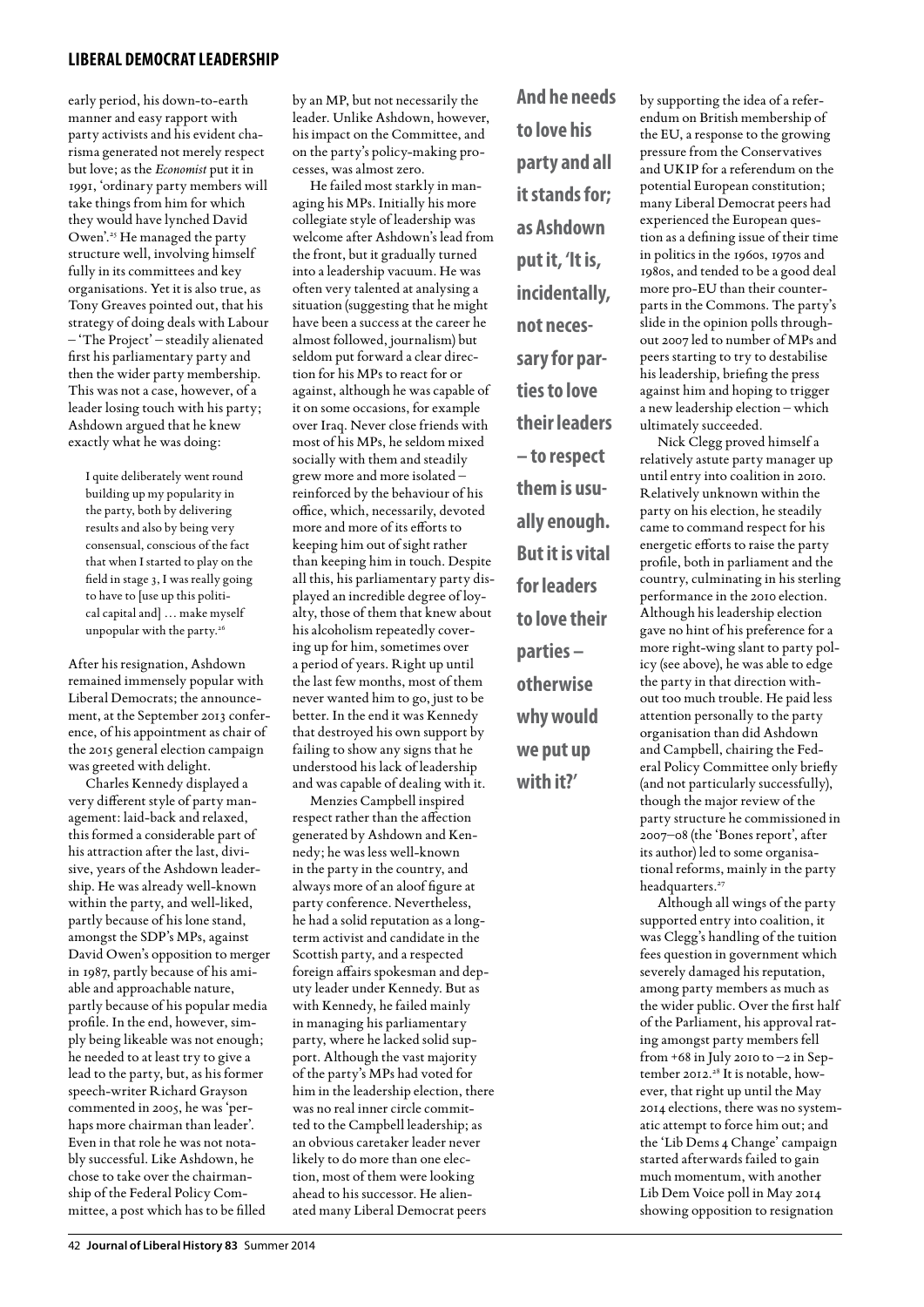by 54 per cent to 39 per cent – partly because there was no obvious alternative leadership candidate and partly because many party members recognised that the problems facing the party were wider than just Clegg's leadership. In fact, the main impact of the coalition on the party has been a significant fall in its membership, down by 35 per cent from 2010 to December 2012, when it stood at 42,501 (though it has since seen a slight increase (see Table 1); since most of those leaving can reasonably be assumed to be hostile to Clegg's leadership, this has in practice helped to secure his position.

#### **Personal abilities**

Leading the Liberal Democrats is a stressful and at times thankless job. As well as the normal pressures of politics, there is the strain of carrying the responsibility of being the main – sometimes almost the only – public face of the party, together with the knowledge that the media is watching every step and probing every secret. It therefore helps if the leader is healthy and possesses energy and stamina. He also needs to believe in his own basic abilities and competence. And he needs to love his party and all it stands for; as Ashdown put it, 'It is, incidentally, not necessary for parties to love their leaders – to respect them is usually enough. But it is vital for leaders to love their parties – otherwise why would we put up with it?'29

As his diaries reveal, even Paddy Ashdown sometimes buckled under the strains of leadership. 'I am plagued by the nightmare that the party that started with Gladstone will end with Ashdown' he recorded on European election day in 1989, and after the results were announced three days later, 'to bed about 3.00. I couldn't sleep a wink. We are in a very black position indeed.'30 Nevertheless, in public he displayed an apparently inexhaustible supply of energy, helped by his obvious physical fitness, and hyperactivity. He thought – and worried – about everything, ringing up party spokesmen, for example, to get them to respond to an obscure proposal in a local party's conference resolution. He was fascinated by ideas, and published a series of books and pamphlets, including

**It seems to be an iron law of politics – or at least of Liberal Democrat politics – that parties elect leaders as different as possible from their predecessors.**

*Citizen's Britain* in 1989, and *Beyond Westminster* in 1994;<sup>31</sup> his conference speeches often challenged party orthodoxies, particularly in the early years. He was – almost always – tremendously self-confident, sometimes too much so; as his adviser Richard Holme warned in January 1997 about his approaches to Tony Blair: 'You must not get carried away with the film script you have written in your head – two strong people standing up and shaping history.'32 Arguably, this self-confidence led him to put too much trust in Blair and to believe too strongly in the prospects for 'The Project' – but, as argued above, it was worth the attempt.

Charles Kennedy's main problem was that he never appeared to believe in his own abilities as leader. Possibly this was a result of only infrequently having to fight for his goals; after he was selected as SDP candidate for Ross, Cromarty & Skye in 1983, his political career followed almost effortlessly. His candidacy for the leadership in 1999 can be seen as simply following the line of least resistance, which was to do what everyone expected him to and put his name forward. This background, coupled with an overreliance on his natural talent at the expense of preparation, left him with too few reserves of self-confidence and self-discipline to fall back on under the strains of leadership. He had seemed to be able to overcome his shyness at school and university by donning a different persona, as an actor or as a debater, but he could not cope with the requirement, as leader, to wear a public persona all the time. Under pressure, when he had to perform – for example in election campaigns – he could often recover much of his native ability and talent, but away from pressure, in the day-today work of Parliament and the month-to-month job of managing the party, he too often simply lapsed into inertia. All of this was of course exacerbated by alcohol, which he turned to increasingly, perhaps out of recognition of his own under-performance. Whether he would have proved a fine leader if it wasn't for his problems with alcohol (as expressed in the title of his biography, *Charles Kennedy: A Tragic Flaw*) or whether he was a poor leader drunk or sober (as

has been argued by this author<sup>33</sup>) is unresolvable.

As argued above, although Menzies Campbell's leadership helped to stabilise the party after Kennedy's resignation, his own image then undermined it. As one commentator put it, 'he has been wounded by polls suggesting that voters still preferred Kennedy drunk to Campbell sober ... He likes to think of himself as a statesman. He needs to remember that a leader also has to be a salesman.'34 He was a decent, honourable and thoughtful man, driven by a sense of duty and responsibility underpinned by an instinctive, slightly old-fashioned liberalism, rather than by any clear ideological or policy agenda – but these qualities proved to be not enough for leading a third party lacking a clear national message in an increasingly media-intensive age.

Whatever criticisms can be levelled at Nick Clegg, one has to admire his toughness. The abuse he suffered over tuition fees was far worse than that faced by any Liberal Democrat leader, or by most politicians in any circumstances. Student demonstrations before the Parliamentary vote in December 2010, well-supported and occasionally violent, were targeted particularly at Clegg and the Liberal Democrats; he was burnt in effigy and had excrement pushed through his letterbox in his constituency home. (His young sons once asked him: 'Papa, why do the students hate you so much?'35) Despite the additional strains of representing the party in coalition, and acting as one member of the 'quad' which takes the key decisions, he retains, at least in public, a very high level of self-confidence, sharing this characteristic with Ashdown. This is almost certainty a prerequisite of effective leadership – but it also has its drawbacks, as in the tuition fees episode, when Clegg failed to appreciate the opposition his position would generate, because he had convinced himself of its rightness.

One interesting aspect of party leadership is whether the leader is an insider or an outsider. Kennedy and Campbell were the former, with a long background in Liberal, SDP and Liberal Democrat politics (starting at university) before becoming leader. Ashdown and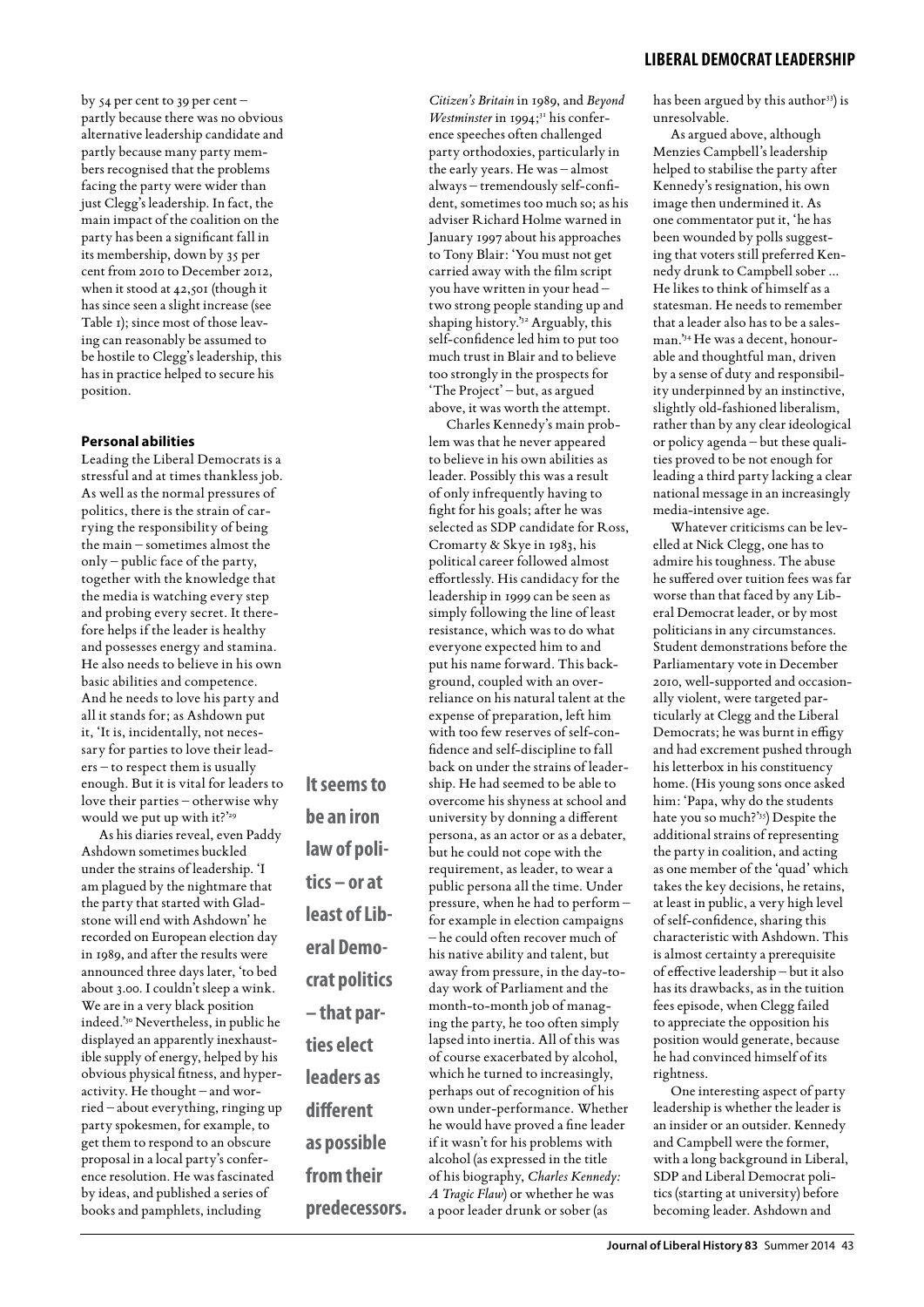Clegg were the latter, coming into politics, and the Liberal Democrats, late and with no particular background before being elected to the Commons or the European Parliament. Insiders are more likely to understand and respect the party; outsiders are more likely to discount the party's response and perhaps care less about its survival – but also, perhaps, more likely to provide the innovation and new thinking that third parties need to prosper.

#### **Conclusion**

It seems to be an iron law of politics – or at least of Liberal Democrat politics – that parties elect leaders as different as possible from their predecessors. All the four men who led the Liberal Democrats over its first twenty-five years have displayed qualities that have served their party well; all have possessed weaknesses that helped to undermine their leadership; all have possessed skills that were suited to some periods of leadership and not to others; and all have been very different from one another.

Paddy Ashdown rescued his party from near-collapse and established it firmly as an effective and coherent third force. Although he failed in his main aim – to deliver proportional representation for Westminster – the deals he reached with Labour helped to change the country's constitution for good. As can be seen from Table 1, he left the party in much better shape than he found it, in terms of MPs, MEPs and councillors, and its standing in the polls; he also remains the leader achieving the highest personal popularity rating.

Charles Kennedy initially gave the party the quiet life it craved after Ashdown's last years, and had a successful first few years, but ultimately failed (whether because of alcohol or because of his own innate weaknesses) to fulfil effectively the high-profile role increasingly needed in the party leader. Nevertheless, he led the party to its strongest ever representation in the House of Commons, the European Parliament and local authorities; the question that hangs over his leadership is whether he could have achieved more.

Menzies Campbell helped to stabilise and reorganise the party, and, **men who led the Liberal Democrats over its first twenty-five years have displayed qualities that have served their party well; all have possessed weaknesses that helped to undermine their leadership; all have possessed skills that were suited to some periods of leadership and not to others; and all have been very different from one another.**

**All the four** 

had an election in 2007 resulted in a hung parliament, could have occupied a coalition ministerial post with distinction; but, like Kennedy, his own qualities did not equip him for playing the role of the Liberal Democrat leader in the twenty-first century. His leadership saw a steady fall in the party's poll ratings and a slight drop in its council strength. Nick Clegg is still the big

unknown: his place in history, as the first Liberal in British government for more than sixty years, is secure, but what shape he will leave the party in after the 2015 election is still to be determined. He led the party to its highest ever vote in 2010, but the polling and electoral record since entering coalition has been grim; although to an extent this would have happened anyway, some of his decisions, particularly over tuition fees, have made it worse.

Whether the next leader will take over a secure position in a continuing, or new, coalition government, or will, like Ashdown, be faced with the task of rebuilding a party from near-collapse, remains to be seen.

*Duncan Brack is Editor of the* Journal of Liberal History*. He has worked with all four Liberal Democrat leaders in his capacities as Director of Policy (1988–94), Chair of the party's Federal Conference Committee (2003–10) and Vice Chair of its Federal Policy Committee (2012–).*

- 1 Max Atkinson, *Our Masters' Voices: The language and body language of politics* (Methuen, 1984).
	- See Ipsos-MORI series, available at: http://www.ipsos-mori.com/ researchspecialisms/socialresearch/ specareas/politics/trends.aspx; analysis based on all respondents. The party first came top on environmental issues in September 1993, and thereafter always came first or second as long as the question, or a related one, was asked.
- 3 Leader, *The Guardian* 19 March 1992.
- 4 David Butler and Denis Kavanagh, *The British General Election of 1997* (Macmillan, 1997), p. 178.
- 5 Charles Kennedy, *The Future of Politics* (HarperCollins, 2000), p. xii.
- 6 Greg Hurst, *Charles Kennedy: A Tragic Flaw* (Politico's, 2006), p. 119.
- 7 Ibid., p. 225.
- 8 This is explored in detail in Philip Cowley and Martin Ryder, 'Into

Government: Coalition (2010–2011)'. In Duncan Brack and Robert Ingham (eds.), *Peace, Reform and Liberation: A history of Liberal politics in Britain, 1679– 2011* (Biteback, 2011), pp. 362–65.

- 9 HM Government, *The Coalition: Our Programme for Government* (May 2010), p. 8.
- 10 Full speech available at www. libdemvoice.org/full-text-nickcleggs-speech-to-liberal-democratautumn-conference-21236.html
- 11 Nick Clegg speech, 11 May 2011, 'One year in: coalition and Liberal politics'.
- Nick Clegg speech, 9 June 2014, 'Opportunity for everyone – that's the liberal promise'.
- 13 Rafael Behr, 'The Lib Dems could survive in government by going back to their roots', *The Guardian* 30 July 2014.
- 14 David Walter, *The Strange Rebirth of Liberal England* (Politico's, 2003), p. 3.
- 15 Paddy Ashdown, *The Ashdown Diaries: Volume Two, 1997–1999* (Allen Lane / The Penguin Press, 2001), p. 494.
- 16 Paddy Ashdown, 'A broader movement dedicated to winning the battle of ideas', 9 May 1992 (the 'Chard speech'), in Duncan Brack and Tony Little (eds.), *Great Liberal Speeches* (Politico's, 2001), p. 427.
- 17 Tony Greaves, 'Audacious but fundamentally flawed', review of *The Ashdown Diaries – Volume 1: 1988–1997*, *Journal of Liberal History* 30 (spring 2001), p. 28.
- 18 Robert Hazell and Ben Yong, *The Politics of Coalition: How the Conservative-Lib Dem Government Works* (Hart, 2012).
- 19 Jasper Gerard, *The Clegg Coup* (Gibson Square, 2011), p. 234.
- 20 Rob Wilson, *5 Days to Power: The Journey to Coalition Britain* (Biteback, 2010), p. 171.
- 21 Tim Bale, 'The Black Widow Effect: Why Britain's Conservative–Liberal Democrat coalition might have an unhappy ending', *Journal of Liberal History* 76 (autumn 2012), p. 9
- 22 Coralie Pring, 'Disloyal Lib Dems', YouGov, 16 May 2011.
- Bale, 'The Black Widow Effect'.
- 24 Paddy Ashdown, open letter to leadership contenders, *The Guardian*, 11 June 1999.
- 25 'Paddy's people', *Economist* 14 September 1991.
- 26 Duncan Brack and Harriet Smith, 'Ashdown as Leader', *Journal of Liberal History* 30 (spring 2001), p. 13.
- 27 For a detailed assessment, see Mark Pack, 'Nearly three years on, how